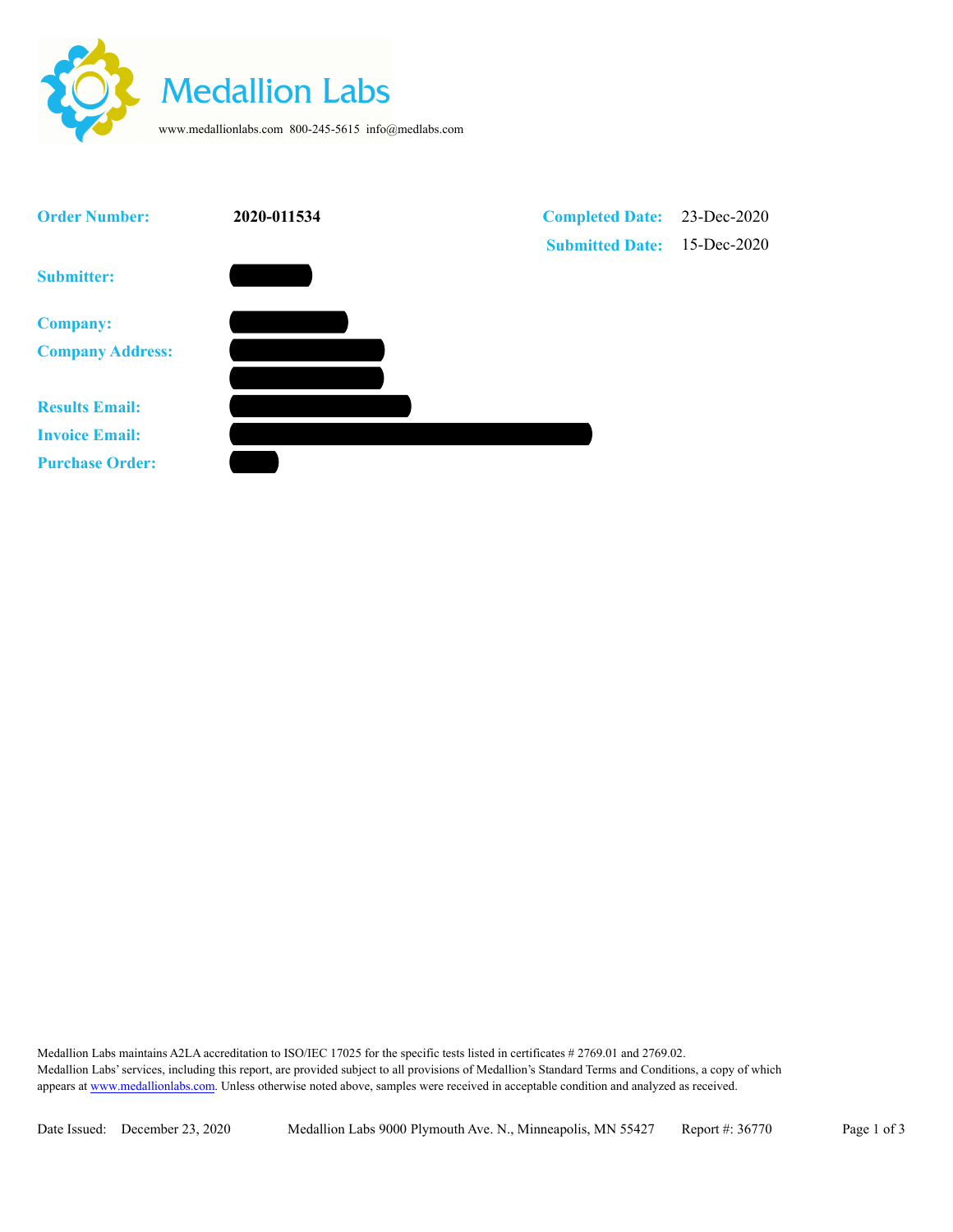

| <b>Order # Sample ID:</b>   | 2020-011534-01                                | <b>Company:</b> |  |                   |
|-----------------------------|-----------------------------------------------|-----------------|--|-------------------|
| <b>Customer Sample ID:</b>  | Phyomax 90ct                                  |                 |  |                   |
| <b>Sample Description:</b>  | Hammer Nutrition-Phytomax 90ct-Lot: A33506317 |                 |  |                   |
| <b>Analytical Testing</b>   |                                               |                 |  |                   |
| <b>Method:</b>              | <b>Component:</b>                             | <b>Result:</b>  |  | <b>Test Date:</b> |
| Metals (DMA)                | Mercury                                       | $7.53$ ppb      |  | 23-Dec-2020       |
| Metals (ICP-MS)             | Arsenic                                       | $1520$ ppb      |  | 17-Dec-2020       |
| Metals (ICP-MS)             | Cadmium                                       | 38.7 ppb        |  | 17-Dec-2020       |
| Metals (ICP-MS)             | Lead                                          | $323$ ppb       |  | 17-Dec-2020       |
|                             |                                               |                 |  |                   |
| <b>Results Approved By:</b> | Randy Vados                                   |                 |  |                   |
|                             | (Authorized Reviewer)                         |                 |  |                   |

Medallion Labs maintains A2LA accreditation to ISO/IEC 17025 for the specific tests listed in certificates # 2769.01 and 2769.02. Medallion Labs' services, including this report, are provided subject to all provisions of Medallion's Standard Terms and Conditions, a copy of which appears at www.medallionlabs.com. Unless otherwise noted above, samples were received in acceptable condition and analyzed as received.